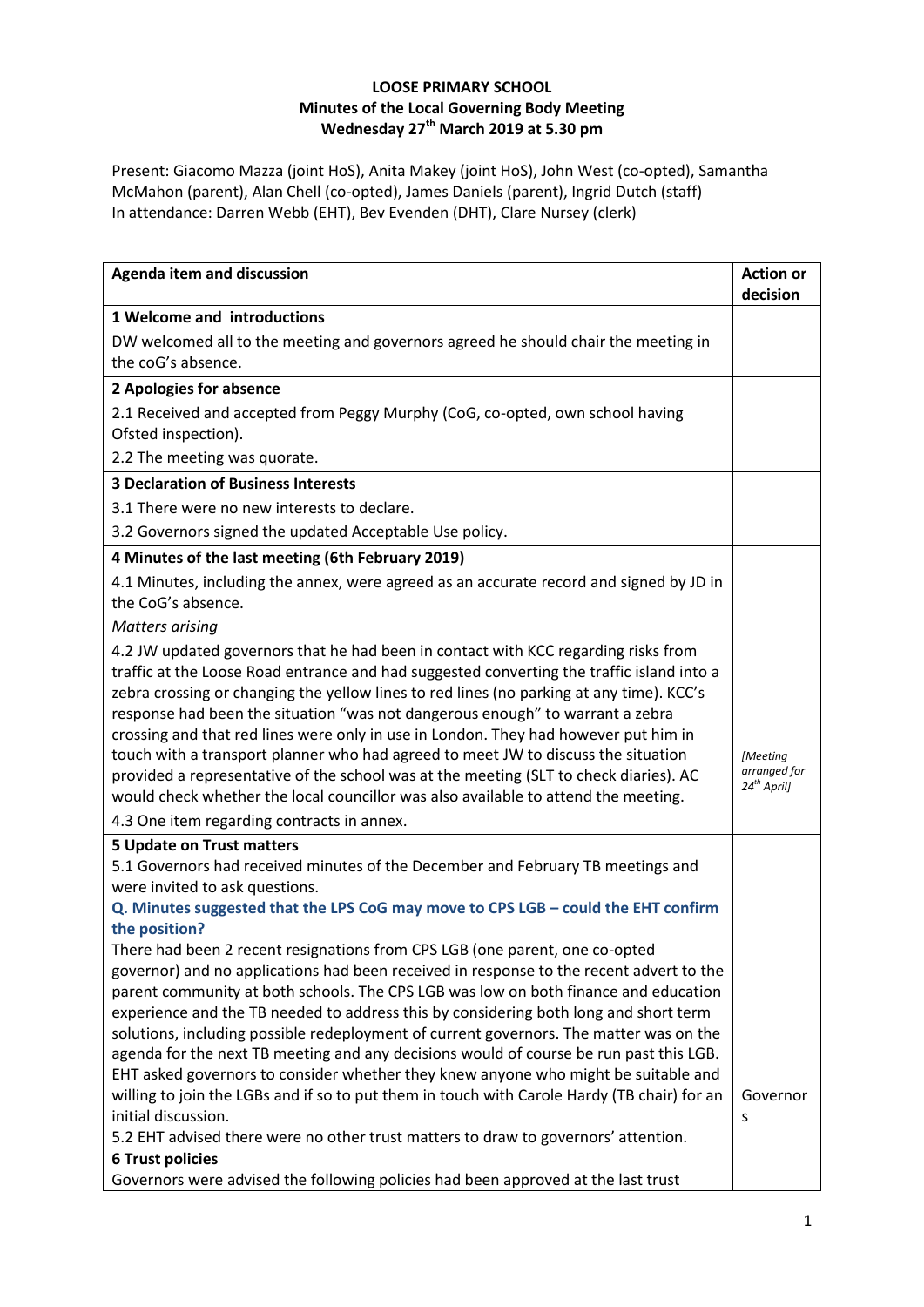| board meeting and were now posted on the websites:                                                                                                            |       |
|---------------------------------------------------------------------------------------------------------------------------------------------------------------|-------|
| Admissions                                                                                                                                                    |       |
| <b>SEND</b><br>$\bullet$                                                                                                                                      |       |
| Exclusions<br>$\bullet$                                                                                                                                       |       |
| Online safety<br>$\bullet$<br>https://www.coppiceprimarypartnership.kent.sch.uk/page/?title=Key+Documents&pid=                                                |       |
| 15                                                                                                                                                            |       |
| 7 Head of School report (written)                                                                                                                             |       |
| Staffing                                                                                                                                                      |       |
| 7.1 Arrangements in Crystal class were working well - Felicity Benjamin working 4 days                                                                        |       |
| pw and Mel Prodger 1 day pw. Some discussion in annex for governors.                                                                                          |       |
| 7.2 Very pleased that four new teachers recruited for September, all trust-wide                                                                               |       |
| appointments so staffing plan still evolving - provisional plan for LPS for September                                                                         |       |
| attached for information.                                                                                                                                     |       |
| 7.3 No Schools Direct trainees recruited yet (applicants lacking life experience) but                                                                         |       |
| currently holding interviews. Currently have links with Canterbury Christ Church and                                                                          |       |
| Greenwich Universities - SM suggested contacting Teach in Medway (which has links                                                                             | BE/SM |
| with TES Institute) as her school uses this partnership and is very satisfied with recruits.                                                                  |       |
| BE and SM to liaise.                                                                                                                                          |       |
|                                                                                                                                                               |       |
| Appraisal<br>7.4 Support staff appraisals completed. Teacher midyear appraisals being completed                                                               |       |
| out now.                                                                                                                                                      |       |
|                                                                                                                                                               |       |
| Professional development                                                                                                                                      |       |
| 7.5 CPD continues to be varied and given high importance at the school.                                                                                       |       |
| Q. Is CPD cost effective/providing value for money?                                                                                                           |       |
| AM - Yes. So much is delivered in house, and where appropriate other schools are                                                                              |       |
| invited to join training events so recoup some of the cost that way.                                                                                          |       |
| BE - LPS is hosting another "Teach meet" on $3^{rd}$ June when schools in the collaboration                                                                   |       |
| get together to share good practice. 15 presentations planned already - excellent                                                                             |       |
| opportunity to network with colleagues.                                                                                                                       |       |
| Q. Speaking of collaborations, are there any plans to extend the trust?                                                                                       |       |
| EHT - Expansion is in the long term trust plan but it depends whether other schools                                                                           |       |
| approach the trust wanting to join. The collaboration is simply a local group of schools                                                                      |       |
| working together as evidenced by the Teach Meets.                                                                                                             |       |
| <b>Teaching and learning</b>                                                                                                                                  |       |
| 7.6 Discussion in annex for governors.                                                                                                                        |       |
|                                                                                                                                                               |       |
| Pupil outcomes                                                                                                                                                |       |
| 7.7 BE took governors through latest data and asked them to note that greater depth                                                                           |       |
| scores were particularly strong, especially for Reading where work across the school                                                                          |       |
| had been driven by the Literacy lead.                                                                                                                         |       |
| 7.8 Year 6 data showed the current position based on assessment at the end of March                                                                           |       |
| when children had taken last year's SATs papers. Actual outcomes in SATs may be                                                                               |       |
| higher in Reading if there is movement among children on the cusp of expected and                                                                             |       |
| working at greater depth(WGD), and in Writing as teachers know gaps and have time to                                                                          |       |
| fill these before moderation. The Maths target (88%) was always ambitious and an<br>outcome of 83% may be more realistic. The current RWM Combined WGD figure |       |
| (missing from the paper) was 16%.                                                                                                                             |       |
| 7.9 Year 2 data was not yet available (also used 2018 SATs papers along with teacher                                                                          |       |
| assessment) and would be reported at the next meeting. The working at greater depth                                                                           |       |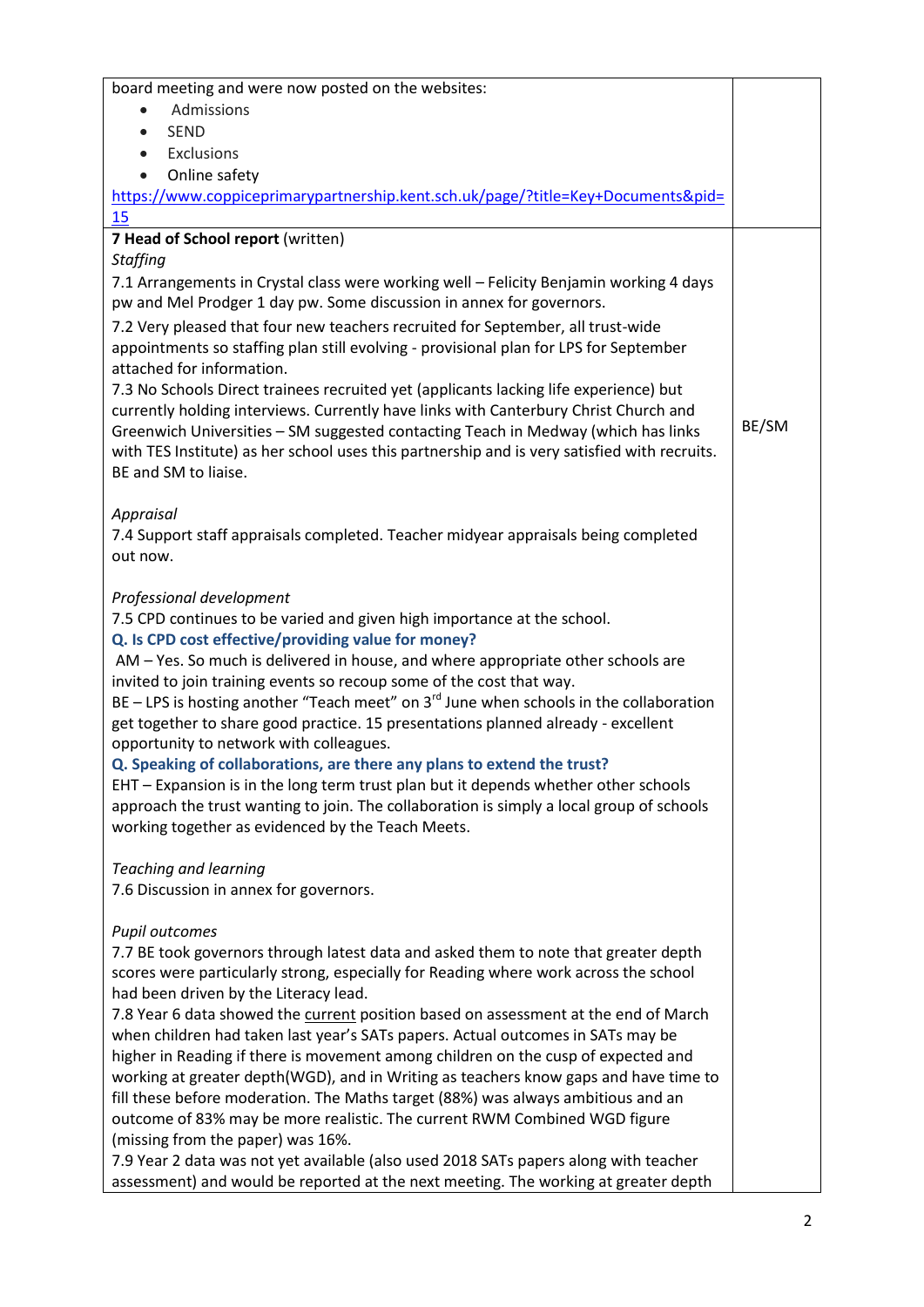| target figure should read 23%.<br>7.10 Year 1 Phonics outcome was expected to be 89% - lower than last year but still well<br>above the national figure.<br>Q. Why was the outcome likely to be below last year's?<br>BE - Some children had joined at a very low level in YR. There were specific reasons why<br>some children would not pass the test, but this small group (9) would have a big impact<br>on data.<br>7.11 EYFS target for Good Level of Development (GLD) was around 79%.<br>Curriculum<br>7.12 Discussions on curriculum development taking place now across both schools,<br>involving all staff and School Councils. Really good ideas coming forwards, now for<br>curriculum leaders to work with staff to design the curriculum plans. All professional<br>development meetings next term will be devoted to this.<br>Q. Will the new curriculum be trust wide or will it reflect the individual nature of each<br>school?<br>GM - looking at new curriculum across the trust to meet the trust vision, but will reflect<br>the needs of each school as the differences between the schools, both among the<br>children and each school community, are welcomed and to be protected.<br>8 School Strategic Document and Impact Statement<br>Strategic document<br>8.1 HoSs drew attention to where the document had been updated with additional<br>targets and data, and explained the graffiti project linked to literacy (priority 1.3).<br>Q. Was the EY outdoor provision target (2.6) likely to be achieved by the end of the<br>year in view of staff changes?<br>AM - SLT are aware of the situation. The EY team know what needs to be done and will<br>make a fresh start in T5, with priorities designed to inspire learning, especially boys'<br>writing.<br>8.2 BE explained her work with the SENCO to develop a new report format for children<br>"working towards" their year group level (priority 2.3) to provide a more accurate<br>picture of outcomes. Where children were not accessing their current year's criteria, the<br>previous year's criteria would be used (or in the case of Yr 4 children working 2 years'<br>below, the previous KS standard would be used). The new reports would be issued only<br>in respect of children falling in this new category (1 or 2 children per class) and would be<br>explained in conversations with parents.<br>8.3 GM explained that staff and parent surveys were underway to collect information<br>on wellbeing (3.3) and a pupil survey was being considered.<br>Q. Could online surveys be explored as these were quick to fill in and might achieve a<br>higher response rate?<br>GM - response rates to hard copy surveys were traditionally high at the school but this<br>would be considered going forwards, although cost and admin time had to be factored |
|----------------------------------------------------------------------------------------------------------------------------------------------------------------------------------------------------------------------------------------------------------------------------------------------------------------------------------------------------------------------------------------------------------------------------------------------------------------------------------------------------------------------------------------------------------------------------------------------------------------------------------------------------------------------------------------------------------------------------------------------------------------------------------------------------------------------------------------------------------------------------------------------------------------------------------------------------------------------------------------------------------------------------------------------------------------------------------------------------------------------------------------------------------------------------------------------------------------------------------------------------------------------------------------------------------------------------------------------------------------------------------------------------------------------------------------------------------------------------------------------------------------------------------------------------------------------------------------------------------------------------------------------------------------------------------------------------------------------------------------------------------------------------------------------------------------------------------------------------------------------------------------------------------------------------------------------------------------------------------------------------------------------------------------------------------------------------------------------------------------------------------------------------------------------------------------------------------------------------------------------------------------------------------------------------------------------------------------------------------------------------------------------------------------------------------------------------------------------------------------------------------------------------------------------------------------------------------------------------------------------------------------------------------------------------------------------------------------------------------------------------------------------------------------------------------------------------------------------------------------------|
|                                                                                                                                                                                                                                                                                                                                                                                                                                                                                                                                                                                                                                                                                                                                                                                                                                                                                                                                                                                                                                                                                                                                                                                                                                                                                                                                                                                                                                                                                                                                                                                                                                                                                                                                                                                                                                                                                                                                                                                                                                                                                                                                                                                                                                                                                                                                                                                                                                                                                                                                                                                                                                                                                                                                                                                                                                                                      |
|                                                                                                                                                                                                                                                                                                                                                                                                                                                                                                                                                                                                                                                                                                                                                                                                                                                                                                                                                                                                                                                                                                                                                                                                                                                                                                                                                                                                                                                                                                                                                                                                                                                                                                                                                                                                                                                                                                                                                                                                                                                                                                                                                                                                                                                                                                                                                                                                                                                                                                                                                                                                                                                                                                                                                                                                                                                                      |
|                                                                                                                                                                                                                                                                                                                                                                                                                                                                                                                                                                                                                                                                                                                                                                                                                                                                                                                                                                                                                                                                                                                                                                                                                                                                                                                                                                                                                                                                                                                                                                                                                                                                                                                                                                                                                                                                                                                                                                                                                                                                                                                                                                                                                                                                                                                                                                                                                                                                                                                                                                                                                                                                                                                                                                                                                                                                      |
|                                                                                                                                                                                                                                                                                                                                                                                                                                                                                                                                                                                                                                                                                                                                                                                                                                                                                                                                                                                                                                                                                                                                                                                                                                                                                                                                                                                                                                                                                                                                                                                                                                                                                                                                                                                                                                                                                                                                                                                                                                                                                                                                                                                                                                                                                                                                                                                                                                                                                                                                                                                                                                                                                                                                                                                                                                                                      |
|                                                                                                                                                                                                                                                                                                                                                                                                                                                                                                                                                                                                                                                                                                                                                                                                                                                                                                                                                                                                                                                                                                                                                                                                                                                                                                                                                                                                                                                                                                                                                                                                                                                                                                                                                                                                                                                                                                                                                                                                                                                                                                                                                                                                                                                                                                                                                                                                                                                                                                                                                                                                                                                                                                                                                                                                                                                                      |
|                                                                                                                                                                                                                                                                                                                                                                                                                                                                                                                                                                                                                                                                                                                                                                                                                                                                                                                                                                                                                                                                                                                                                                                                                                                                                                                                                                                                                                                                                                                                                                                                                                                                                                                                                                                                                                                                                                                                                                                                                                                                                                                                                                                                                                                                                                                                                                                                                                                                                                                                                                                                                                                                                                                                                                                                                                                                      |
|                                                                                                                                                                                                                                                                                                                                                                                                                                                                                                                                                                                                                                                                                                                                                                                                                                                                                                                                                                                                                                                                                                                                                                                                                                                                                                                                                                                                                                                                                                                                                                                                                                                                                                                                                                                                                                                                                                                                                                                                                                                                                                                                                                                                                                                                                                                                                                                                                                                                                                                                                                                                                                                                                                                                                                                                                                                                      |
|                                                                                                                                                                                                                                                                                                                                                                                                                                                                                                                                                                                                                                                                                                                                                                                                                                                                                                                                                                                                                                                                                                                                                                                                                                                                                                                                                                                                                                                                                                                                                                                                                                                                                                                                                                                                                                                                                                                                                                                                                                                                                                                                                                                                                                                                                                                                                                                                                                                                                                                                                                                                                                                                                                                                                                                                                                                                      |
|                                                                                                                                                                                                                                                                                                                                                                                                                                                                                                                                                                                                                                                                                                                                                                                                                                                                                                                                                                                                                                                                                                                                                                                                                                                                                                                                                                                                                                                                                                                                                                                                                                                                                                                                                                                                                                                                                                                                                                                                                                                                                                                                                                                                                                                                                                                                                                                                                                                                                                                                                                                                                                                                                                                                                                                                                                                                      |
|                                                                                                                                                                                                                                                                                                                                                                                                                                                                                                                                                                                                                                                                                                                                                                                                                                                                                                                                                                                                                                                                                                                                                                                                                                                                                                                                                                                                                                                                                                                                                                                                                                                                                                                                                                                                                                                                                                                                                                                                                                                                                                                                                                                                                                                                                                                                                                                                                                                                                                                                                                                                                                                                                                                                                                                                                                                                      |
|                                                                                                                                                                                                                                                                                                                                                                                                                                                                                                                                                                                                                                                                                                                                                                                                                                                                                                                                                                                                                                                                                                                                                                                                                                                                                                                                                                                                                                                                                                                                                                                                                                                                                                                                                                                                                                                                                                                                                                                                                                                                                                                                                                                                                                                                                                                                                                                                                                                                                                                                                                                                                                                                                                                                                                                                                                                                      |
|                                                                                                                                                                                                                                                                                                                                                                                                                                                                                                                                                                                                                                                                                                                                                                                                                                                                                                                                                                                                                                                                                                                                                                                                                                                                                                                                                                                                                                                                                                                                                                                                                                                                                                                                                                                                                                                                                                                                                                                                                                                                                                                                                                                                                                                                                                                                                                                                                                                                                                                                                                                                                                                                                                                                                                                                                                                                      |
|                                                                                                                                                                                                                                                                                                                                                                                                                                                                                                                                                                                                                                                                                                                                                                                                                                                                                                                                                                                                                                                                                                                                                                                                                                                                                                                                                                                                                                                                                                                                                                                                                                                                                                                                                                                                                                                                                                                                                                                                                                                                                                                                                                                                                                                                                                                                                                                                                                                                                                                                                                                                                                                                                                                                                                                                                                                                      |
|                                                                                                                                                                                                                                                                                                                                                                                                                                                                                                                                                                                                                                                                                                                                                                                                                                                                                                                                                                                                                                                                                                                                                                                                                                                                                                                                                                                                                                                                                                                                                                                                                                                                                                                                                                                                                                                                                                                                                                                                                                                                                                                                                                                                                                                                                                                                                                                                                                                                                                                                                                                                                                                                                                                                                                                                                                                                      |
|                                                                                                                                                                                                                                                                                                                                                                                                                                                                                                                                                                                                                                                                                                                                                                                                                                                                                                                                                                                                                                                                                                                                                                                                                                                                                                                                                                                                                                                                                                                                                                                                                                                                                                                                                                                                                                                                                                                                                                                                                                                                                                                                                                                                                                                                                                                                                                                                                                                                                                                                                                                                                                                                                                                                                                                                                                                                      |
|                                                                                                                                                                                                                                                                                                                                                                                                                                                                                                                                                                                                                                                                                                                                                                                                                                                                                                                                                                                                                                                                                                                                                                                                                                                                                                                                                                                                                                                                                                                                                                                                                                                                                                                                                                                                                                                                                                                                                                                                                                                                                                                                                                                                                                                                                                                                                                                                                                                                                                                                                                                                                                                                                                                                                                                                                                                                      |
|                                                                                                                                                                                                                                                                                                                                                                                                                                                                                                                                                                                                                                                                                                                                                                                                                                                                                                                                                                                                                                                                                                                                                                                                                                                                                                                                                                                                                                                                                                                                                                                                                                                                                                                                                                                                                                                                                                                                                                                                                                                                                                                                                                                                                                                                                                                                                                                                                                                                                                                                                                                                                                                                                                                                                                                                                                                                      |
|                                                                                                                                                                                                                                                                                                                                                                                                                                                                                                                                                                                                                                                                                                                                                                                                                                                                                                                                                                                                                                                                                                                                                                                                                                                                                                                                                                                                                                                                                                                                                                                                                                                                                                                                                                                                                                                                                                                                                                                                                                                                                                                                                                                                                                                                                                                                                                                                                                                                                                                                                                                                                                                                                                                                                                                                                                                                      |
|                                                                                                                                                                                                                                                                                                                                                                                                                                                                                                                                                                                                                                                                                                                                                                                                                                                                                                                                                                                                                                                                                                                                                                                                                                                                                                                                                                                                                                                                                                                                                                                                                                                                                                                                                                                                                                                                                                                                                                                                                                                                                                                                                                                                                                                                                                                                                                                                                                                                                                                                                                                                                                                                                                                                                                                                                                                                      |
|                                                                                                                                                                                                                                                                                                                                                                                                                                                                                                                                                                                                                                                                                                                                                                                                                                                                                                                                                                                                                                                                                                                                                                                                                                                                                                                                                                                                                                                                                                                                                                                                                                                                                                                                                                                                                                                                                                                                                                                                                                                                                                                                                                                                                                                                                                                                                                                                                                                                                                                                                                                                                                                                                                                                                                                                                                                                      |
|                                                                                                                                                                                                                                                                                                                                                                                                                                                                                                                                                                                                                                                                                                                                                                                                                                                                                                                                                                                                                                                                                                                                                                                                                                                                                                                                                                                                                                                                                                                                                                                                                                                                                                                                                                                                                                                                                                                                                                                                                                                                                                                                                                                                                                                                                                                                                                                                                                                                                                                                                                                                                                                                                                                                                                                                                                                                      |
|                                                                                                                                                                                                                                                                                                                                                                                                                                                                                                                                                                                                                                                                                                                                                                                                                                                                                                                                                                                                                                                                                                                                                                                                                                                                                                                                                                                                                                                                                                                                                                                                                                                                                                                                                                                                                                                                                                                                                                                                                                                                                                                                                                                                                                                                                                                                                                                                                                                                                                                                                                                                                                                                                                                                                                                                                                                                      |
|                                                                                                                                                                                                                                                                                                                                                                                                                                                                                                                                                                                                                                                                                                                                                                                                                                                                                                                                                                                                                                                                                                                                                                                                                                                                                                                                                                                                                                                                                                                                                                                                                                                                                                                                                                                                                                                                                                                                                                                                                                                                                                                                                                                                                                                                                                                                                                                                                                                                                                                                                                                                                                                                                                                                                                                                                                                                      |
|                                                                                                                                                                                                                                                                                                                                                                                                                                                                                                                                                                                                                                                                                                                                                                                                                                                                                                                                                                                                                                                                                                                                                                                                                                                                                                                                                                                                                                                                                                                                                                                                                                                                                                                                                                                                                                                                                                                                                                                                                                                                                                                                                                                                                                                                                                                                                                                                                                                                                                                                                                                                                                                                                                                                                                                                                                                                      |
|                                                                                                                                                                                                                                                                                                                                                                                                                                                                                                                                                                                                                                                                                                                                                                                                                                                                                                                                                                                                                                                                                                                                                                                                                                                                                                                                                                                                                                                                                                                                                                                                                                                                                                                                                                                                                                                                                                                                                                                                                                                                                                                                                                                                                                                                                                                                                                                                                                                                                                                                                                                                                                                                                                                                                                                                                                                                      |
|                                                                                                                                                                                                                                                                                                                                                                                                                                                                                                                                                                                                                                                                                                                                                                                                                                                                                                                                                                                                                                                                                                                                                                                                                                                                                                                                                                                                                                                                                                                                                                                                                                                                                                                                                                                                                                                                                                                                                                                                                                                                                                                                                                                                                                                                                                                                                                                                                                                                                                                                                                                                                                                                                                                                                                                                                                                                      |
|                                                                                                                                                                                                                                                                                                                                                                                                                                                                                                                                                                                                                                                                                                                                                                                                                                                                                                                                                                                                                                                                                                                                                                                                                                                                                                                                                                                                                                                                                                                                                                                                                                                                                                                                                                                                                                                                                                                                                                                                                                                                                                                                                                                                                                                                                                                                                                                                                                                                                                                                                                                                                                                                                                                                                                                                                                                                      |
|                                                                                                                                                                                                                                                                                                                                                                                                                                                                                                                                                                                                                                                                                                                                                                                                                                                                                                                                                                                                                                                                                                                                                                                                                                                                                                                                                                                                                                                                                                                                                                                                                                                                                                                                                                                                                                                                                                                                                                                                                                                                                                                                                                                                                                                                                                                                                                                                                                                                                                                                                                                                                                                                                                                                                                                                                                                                      |
|                                                                                                                                                                                                                                                                                                                                                                                                                                                                                                                                                                                                                                                                                                                                                                                                                                                                                                                                                                                                                                                                                                                                                                                                                                                                                                                                                                                                                                                                                                                                                                                                                                                                                                                                                                                                                                                                                                                                                                                                                                                                                                                                                                                                                                                                                                                                                                                                                                                                                                                                                                                                                                                                                                                                                                                                                                                                      |
|                                                                                                                                                                                                                                                                                                                                                                                                                                                                                                                                                                                                                                                                                                                                                                                                                                                                                                                                                                                                                                                                                                                                                                                                                                                                                                                                                                                                                                                                                                                                                                                                                                                                                                                                                                                                                                                                                                                                                                                                                                                                                                                                                                                                                                                                                                                                                                                                                                                                                                                                                                                                                                                                                                                                                                                                                                                                      |
|                                                                                                                                                                                                                                                                                                                                                                                                                                                                                                                                                                                                                                                                                                                                                                                                                                                                                                                                                                                                                                                                                                                                                                                                                                                                                                                                                                                                                                                                                                                                                                                                                                                                                                                                                                                                                                                                                                                                                                                                                                                                                                                                                                                                                                                                                                                                                                                                                                                                                                                                                                                                                                                                                                                                                                                                                                                                      |
|                                                                                                                                                                                                                                                                                                                                                                                                                                                                                                                                                                                                                                                                                                                                                                                                                                                                                                                                                                                                                                                                                                                                                                                                                                                                                                                                                                                                                                                                                                                                                                                                                                                                                                                                                                                                                                                                                                                                                                                                                                                                                                                                                                                                                                                                                                                                                                                                                                                                                                                                                                                                                                                                                                                                                                                                                                                                      |
|                                                                                                                                                                                                                                                                                                                                                                                                                                                                                                                                                                                                                                                                                                                                                                                                                                                                                                                                                                                                                                                                                                                                                                                                                                                                                                                                                                                                                                                                                                                                                                                                                                                                                                                                                                                                                                                                                                                                                                                                                                                                                                                                                                                                                                                                                                                                                                                                                                                                                                                                                                                                                                                                                                                                                                                                                                                                      |
|                                                                                                                                                                                                                                                                                                                                                                                                                                                                                                                                                                                                                                                                                                                                                                                                                                                                                                                                                                                                                                                                                                                                                                                                                                                                                                                                                                                                                                                                                                                                                                                                                                                                                                                                                                                                                                                                                                                                                                                                                                                                                                                                                                                                                                                                                                                                                                                                                                                                                                                                                                                                                                                                                                                                                                                                                                                                      |
|                                                                                                                                                                                                                                                                                                                                                                                                                                                                                                                                                                                                                                                                                                                                                                                                                                                                                                                                                                                                                                                                                                                                                                                                                                                                                                                                                                                                                                                                                                                                                                                                                                                                                                                                                                                                                                                                                                                                                                                                                                                                                                                                                                                                                                                                                                                                                                                                                                                                                                                                                                                                                                                                                                                                                                                                                                                                      |
|                                                                                                                                                                                                                                                                                                                                                                                                                                                                                                                                                                                                                                                                                                                                                                                                                                                                                                                                                                                                                                                                                                                                                                                                                                                                                                                                                                                                                                                                                                                                                                                                                                                                                                                                                                                                                                                                                                                                                                                                                                                                                                                                                                                                                                                                                                                                                                                                                                                                                                                                                                                                                                                                                                                                                                                                                                                                      |
|                                                                                                                                                                                                                                                                                                                                                                                                                                                                                                                                                                                                                                                                                                                                                                                                                                                                                                                                                                                                                                                                                                                                                                                                                                                                                                                                                                                                                                                                                                                                                                                                                                                                                                                                                                                                                                                                                                                                                                                                                                                                                                                                                                                                                                                                                                                                                                                                                                                                                                                                                                                                                                                                                                                                                                                                                                                                      |
|                                                                                                                                                                                                                                                                                                                                                                                                                                                                                                                                                                                                                                                                                                                                                                                                                                                                                                                                                                                                                                                                                                                                                                                                                                                                                                                                                                                                                                                                                                                                                                                                                                                                                                                                                                                                                                                                                                                                                                                                                                                                                                                                                                                                                                                                                                                                                                                                                                                                                                                                                                                                                                                                                                                                                                                                                                                                      |
|                                                                                                                                                                                                                                                                                                                                                                                                                                                                                                                                                                                                                                                                                                                                                                                                                                                                                                                                                                                                                                                                                                                                                                                                                                                                                                                                                                                                                                                                                                                                                                                                                                                                                                                                                                                                                                                                                                                                                                                                                                                                                                                                                                                                                                                                                                                                                                                                                                                                                                                                                                                                                                                                                                                                                                                                                                                                      |
|                                                                                                                                                                                                                                                                                                                                                                                                                                                                                                                                                                                                                                                                                                                                                                                                                                                                                                                                                                                                                                                                                                                                                                                                                                                                                                                                                                                                                                                                                                                                                                                                                                                                                                                                                                                                                                                                                                                                                                                                                                                                                                                                                                                                                                                                                                                                                                                                                                                                                                                                                                                                                                                                                                                                                                                                                                                                      |
|                                                                                                                                                                                                                                                                                                                                                                                                                                                                                                                                                                                                                                                                                                                                                                                                                                                                                                                                                                                                                                                                                                                                                                                                                                                                                                                                                                                                                                                                                                                                                                                                                                                                                                                                                                                                                                                                                                                                                                                                                                                                                                                                                                                                                                                                                                                                                                                                                                                                                                                                                                                                                                                                                                                                                                                                                                                                      |
|                                                                                                                                                                                                                                                                                                                                                                                                                                                                                                                                                                                                                                                                                                                                                                                                                                                                                                                                                                                                                                                                                                                                                                                                                                                                                                                                                                                                                                                                                                                                                                                                                                                                                                                                                                                                                                                                                                                                                                                                                                                                                                                                                                                                                                                                                                                                                                                                                                                                                                                                                                                                                                                                                                                                                                                                                                                                      |
| in.                                                                                                                                                                                                                                                                                                                                                                                                                                                                                                                                                                                                                                                                                                                                                                                                                                                                                                                                                                                                                                                                                                                                                                                                                                                                                                                                                                                                                                                                                                                                                                                                                                                                                                                                                                                                                                                                                                                                                                                                                                                                                                                                                                                                                                                                                                                                                                                                                                                                                                                                                                                                                                                                                                                                                                                                                                                                  |
| Impact statement                                                                                                                                                                                                                                                                                                                                                                                                                                                                                                                                                                                                                                                                                                                                                                                                                                                                                                                                                                                                                                                                                                                                                                                                                                                                                                                                                                                                                                                                                                                                                                                                                                                                                                                                                                                                                                                                                                                                                                                                                                                                                                                                                                                                                                                                                                                                                                                                                                                                                                                                                                                                                                                                                                                                                                                                                                                     |
| 8.4 This would be updated with latest data for the next meeting.                                                                                                                                                                                                                                                                                                                                                                                                                                                                                                                                                                                                                                                                                                                                                                                                                                                                                                                                                                                                                                                                                                                                                                                                                                                                                                                                                                                                                                                                                                                                                                                                                                                                                                                                                                                                                                                                                                                                                                                                                                                                                                                                                                                                                                                                                                                                                                                                                                                                                                                                                                                                                                                                                                                                                                                                     |
| <b>9 Feedback from reviews</b>                                                                                                                                                                                                                                                                                                                                                                                                                                                                                                                                                                                                                                                                                                                                                                                                                                                                                                                                                                                                                                                                                                                                                                                                                                                                                                                                                                                                                                                                                                                                                                                                                                                                                                                                                                                                                                                                                                                                                                                                                                                                                                                                                                                                                                                                                                                                                                                                                                                                                                                                                                                                                                                                                                                                                                                                                                       |
| 9.1 AM drew attention to 2 red areas and explained:                                                                                                                                                                                                                                                                                                                                                                                                                                                                                                                                                                                                                                                                                                                                                                                                                                                                                                                                                                                                                                                                                                                                                                                                                                                                                                                                                                                                                                                                                                                                                                                                                                                                                                                                                                                                                                                                                                                                                                                                                                                                                                                                                                                                                                                                                                                                                                                                                                                                                                                                                                                                                                                                                                                                                                                                                  |
| 3 staff had still to sign to say they had read safeguarding documents. Governors                                                                                                                                                                                                                                                                                                                                                                                                                                                                                                                                                                                                                                                                                                                                                                                                                                                                                                                                                                                                                                                                                                                                                                                                                                                                                                                                                                                                                                                                                                                                                                                                                                                                                                                                                                                                                                                                                                                                                                                                                                                                                                                                                                                                                                                                                                                                                                                                                                                                                                                                                                                                                                                                                                                                                                                     |
| agreed there should be a clear procedure on this, and that failure to comply                                                                                                                                                                                                                                                                                                                                                                                                                                                                                                                                                                                                                                                                                                                                                                                                                                                                                                                                                                                                                                                                                                                                                                                                                                                                                                                                                                                                                                                                                                                                                                                                                                                                                                                                                                                                                                                                                                                                                                                                                                                                                                                                                                                                                                                                                                                                                                                                                                                                                                                                                                                                                                                                                                                                                                                         |
| should be treated as a potential disciplinary matter. SM reported that at her                                                                                                                                                                                                                                                                                                                                                                                                                                                                                                                                                                                                                                                                                                                                                                                                                                                                                                                                                                                                                                                                                                                                                                                                                                                                                                                                                                                                                                                                                                                                                                                                                                                                                                                                                                                                                                                                                                                                                                                                                                                                                                                                                                                                                                                                                                                                                                                                                                                                                                                                                                                                                                                                                                                                                                                        |
| school staff were required to complete and pass a short survey after reading the                                                                                                                                                                                                                                                                                                                                                                                                                                                                                                                                                                                                                                                                                                                                                                                                                                                                                                                                                                                                                                                                                                                                                                                                                                                                                                                                                                                                                                                                                                                                                                                                                                                                                                                                                                                                                                                                                                                                                                                                                                                                                                                                                                                                                                                                                                                                                                                                                                                                                                                                                                                                                                                                                                                                                                                     |
| documentation as evidence that they had done so. Governors agreed this was a                                                                                                                                                                                                                                                                                                                                                                                                                                                                                                                                                                                                                                                                                                                                                                                                                                                                                                                                                                                                                                                                                                                                                                                                                                                                                                                                                                                                                                                                                                                                                                                                                                                                                                                                                                                                                                                                                                                                                                                                                                                                                                                                                                                                                                                                                                                                                                                                                                                                                                                                                                                                                                                                                                                                                                                         |
| good idea which the school would consider taking forwards.                                                                                                                                                                                                                                                                                                                                                                                                                                                                                                                                                                                                                                                                                                                                                                                                                                                                                                                                                                                                                                                                                                                                                                                                                                                                                                                                                                                                                                                                                                                                                                                                                                                                                                                                                                                                                                                                                                                                                                                                                                                                                                                                                                                                                                                                                                                                                                                                                                                                                                                                                                                                                                                                                                                                                                                                           |
| In annex for governors                                                                                                                                                                                                                                                                                                                                                                                                                                                                                                                                                                                                                                                                                                                                                                                                                                                                                                                                                                                                                                                                                                                                                                                                                                                                                                                                                                                                                                                                                                                                                                                                                                                                                                                                                                                                                                                                                                                                                                                                                                                                                                                                                                                                                                                                                                                                                                                                                                                                                                                                                                                                                                                                                                                                                                                                                                               |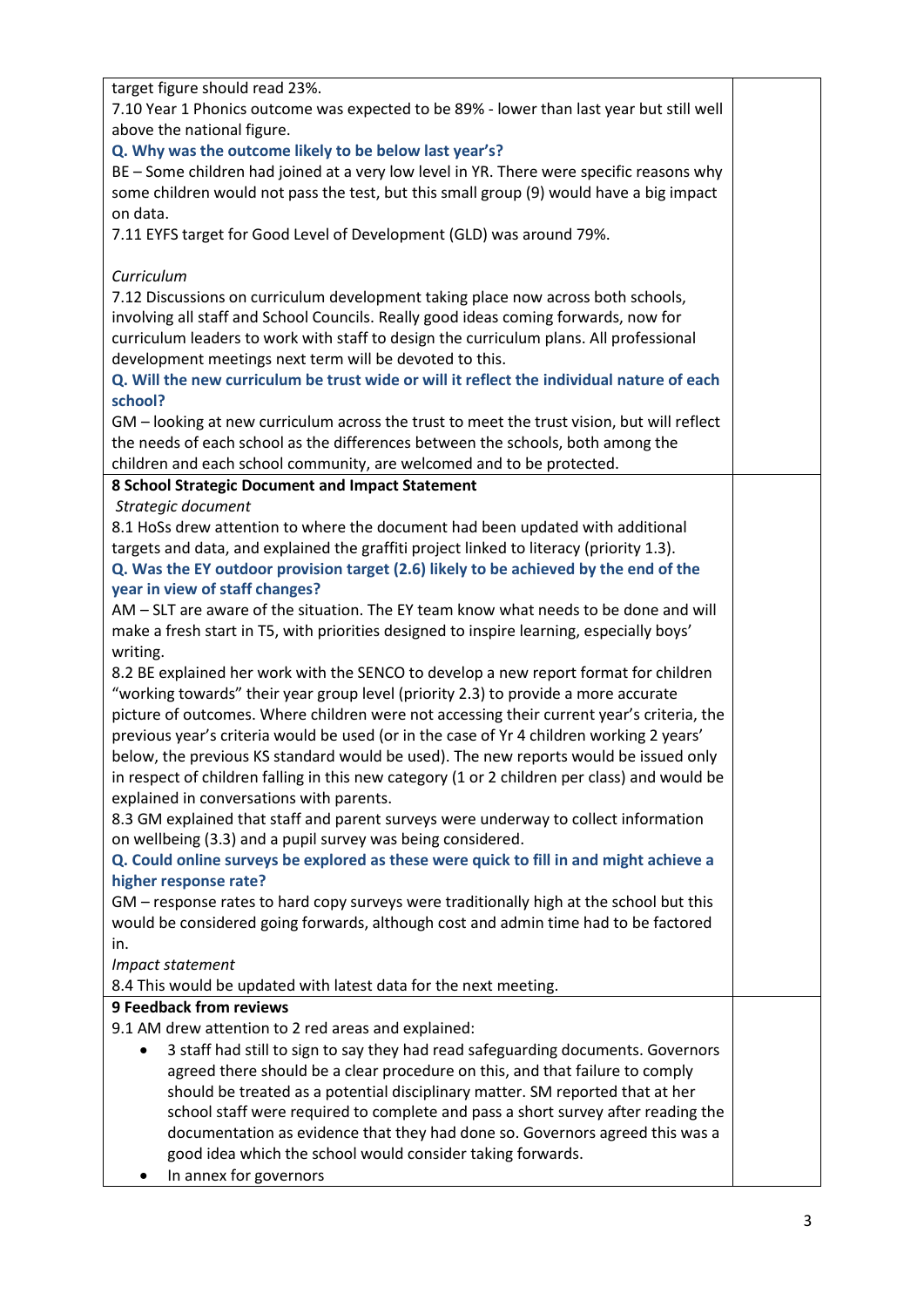| 9.3 JW would check the Single Central Record on his next monitoring visit.                                                                                              |  |
|-------------------------------------------------------------------------------------------------------------------------------------------------------------------------|--|
| <b>10 Business matters</b>                                                                                                                                              |  |
| 10.1 JD reported from the recent governor monitoring meeting:                                                                                                           |  |
| Overspend on supply teacher budget was a concern but this was balancing out                                                                                             |  |
| Additional High Needs Funding (HNF) received - this funding was paid on a<br>$\bullet$                                                                                  |  |
| month by month basis (relates to specific children so is withdrawn when a child                                                                                         |  |
| leaves the school) so the amount was volatile but there was a balance left of                                                                                           |  |
| c£6k from the sum received after taking off spending on staff. There were                                                                                               |  |
| options for spending this sum but EHT stressed that little would be available as                                                                                        |  |
| the main school budget had already subsidised the 1:1 TA posts already in place                                                                                         |  |
| and the apparently surplus funding really just redressed the balance.                                                                                                   |  |
| 10.2 GM updated governors:                                                                                                                                              |  |
| The forecast rollover was £82k which was roughly in line with projections                                                                                               |  |
| Risks to the budget were National Living Wage (would add £10k to next year's                                                                                            |  |
| salary costs if KCC took this on board as adjustments would be needed to                                                                                                |  |
| support staff and TA pay), teacher pay award (2%, no additional government                                                                                              |  |
| funding, only 1% allocated in budget) and increase in teacher pension                                                                                                   |  |
| contributions (government funding promised but amount and duration still                                                                                                |  |
| unknown)                                                                                                                                                                |  |
| 2019/20 GAG funding for the school was exactly as expected (CPS would receive<br>٠                                                                                      |  |
| more than expected due to their rising school roll) and the annual spending                                                                                             |  |
| review was due any time which would discuss future funding                                                                                                              |  |
| Teacher absence insurance had not been renewed as the policy did not offer<br>$\bullet$                                                                                 |  |
| value for money (savings put into supply teacher budget - see 10.1 above).                                                                                              |  |
| 10.3 GM updated governors on Sports Premium spending. He confirmed that references                                                                                      |  |
| had been checked as requested at the last meeting and advised that the specification<br>circulated to governors had been slightly changed to add a more durable surface |  |
| (artificial grass not rubber crumb) to the project. This added around £2000 to the cost.                                                                                |  |
| The site would be inspected next month and installation would take place at some point                                                                                  |  |
| during term time.                                                                                                                                                       |  |
| <b>11 Premises</b>                                                                                                                                                      |  |
| 11.1 A new contract had been agreed for weekly visits for swimming pool maintenance.                                                                                    |  |
| This would meet all H&S standards and provide a small budget saving on current                                                                                          |  |
| arrangements. Staff would still carry out weekly pool testing as they had received the                                                                                  |  |
| appropriate training.                                                                                                                                                   |  |
| 11.2 One item in annex for governors.                                                                                                                                   |  |
| 12 Health and Safety                                                                                                                                                    |  |
| JW confirmed that everything raised on his monitoring visit had been dealt with and                                                                                     |  |
| HoSs had nothing else to add.                                                                                                                                           |  |
| 13 Governor monitoring visits                                                                                                                                           |  |
| 13.1 Governors drew attention to the following from recent visits:                                                                                                      |  |
| Leadership                                                                                                                                                              |  |
| 13.2 Discussions with leaders had shown that leaders were already in a strong position                                                                                  |  |
| to meet changes in data requirements as a result of the likely new curriculum-led                                                                                       |  |
| Ofsted inspection framework.                                                                                                                                            |  |
| <b>Standards</b>                                                                                                                                                        |  |
| 13.3 Some discussion in annex for governors. Governors reported they had seen                                                                                           |  |
| fantastic examples of reading journals and been very impressed with the post it notes                                                                                   |  |
| project to collect ideas for the new curriculum. Modern foreign Language (MfL)                                                                                          |  |
| provision will be discussed again on a future visit.                                                                                                                    |  |
| Welfare                                                                                                                                                                 |  |
| 13.4 Governors had viewed the safeguarding tracking system (same system was in                                                                                          |  |